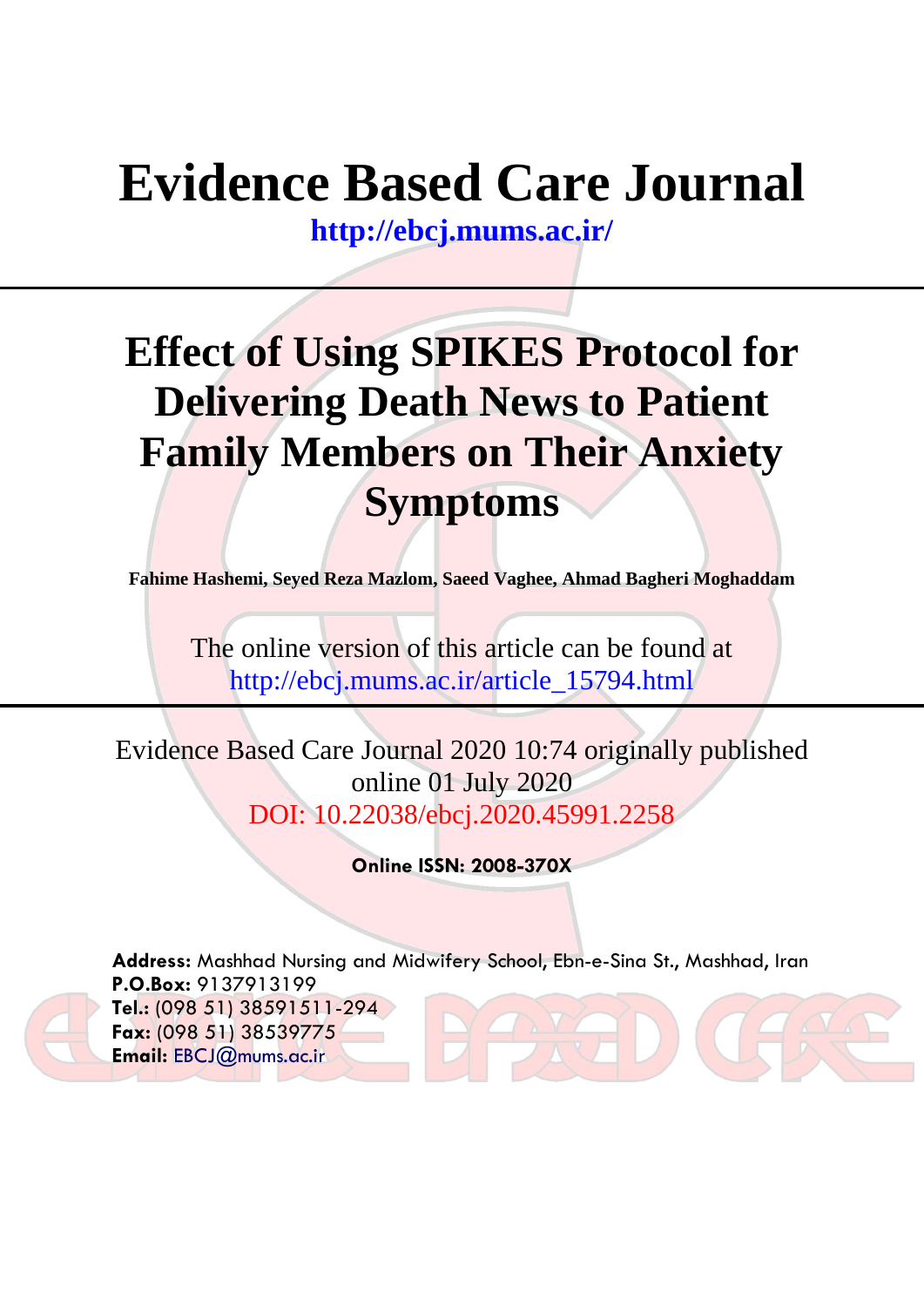

**Evidence Based Care Journal** 

Short Report



### **Effect of Using SPIKES Protocol for Delivering Death News to Patient Family Members on Their Anxiety Symptoms**

Fahime Hashemi<sup>1</sup>, Seyed Reza Mazlom<sup>2\*</sup>, Saeed Vaghee<sup>3</sup>, Ahmad Bagheri Moghaddam<sup>4</sup>

**Received**: 31/01/2020 **Accepted**: 06/06/2020

Evidence Based Care Journal, 10 (2):74-79

#### **Abstract**

Receiving the news of a loved one's death can cause extreme anxiety reactions. Breaking death news according to the setting, patient perception, invitation, knowledge, empathy, and strategy (SPIKES) protocol could be effective in alleviating this anxiety. This study aimed to determine the effect of using the SPIKES protocol for delivering death news to patient family members on their anxiety symptoms. This non-randomized controlled intervention study was carried out on the 60 families of the patients who died in Imam Reza Hospital of Mashhad, Iran. The subjects (i.e., next of kin or close family members) were divided into two groups of 30 cases. In the control group, the nurse conveyed the news of death using her routine method. In the intervention group, this task was performed according to the SPIKES protocol. After delivering the news, the nurse assessed the level of anxiety in the recipient of the news by filling out an inventory of visual symptoms of anxiety. The Mann-Whitney U test showed that the mean anxiety score in the intervention group  $(31.2\pm11.7)$  was significantly lower than that of the control group  $(63.4\pm18.1)$  (P<0.001). Since the findings revealed that the SPIKES protocol reduced the level of anxiety in the recipients of bad news, it is essential to apply this protocol in nurse education and training courses in Iran.

**Keywords:** Anxiety, Death, Nurse, Truth disclosure

<sup>1.</sup> MSc in Nursing, Nursing and Midwifery Care Research Center, Mashhad University of Medical Sciences, Mashhad, Iran

<sup>2.</sup> Instructor, Nursing and Midwifery Care Research Center, Mashhad University of Medical Sciences, Mashhad, Iran

<sup>3.</sup> Assistant Professor, Nursing and Midwifery Care Research Center, Mashhad University of Medical Sciences, Mashhad, Iran

<sup>4.</sup> Assistant Professor, Department of Anesthesiology, Faculty of Medicine, Mashhad University of Medical Sciences, Mashhad, Iran

<sup>\*</sup> Corresponding author, Email: mazlomr@mums.ac.ir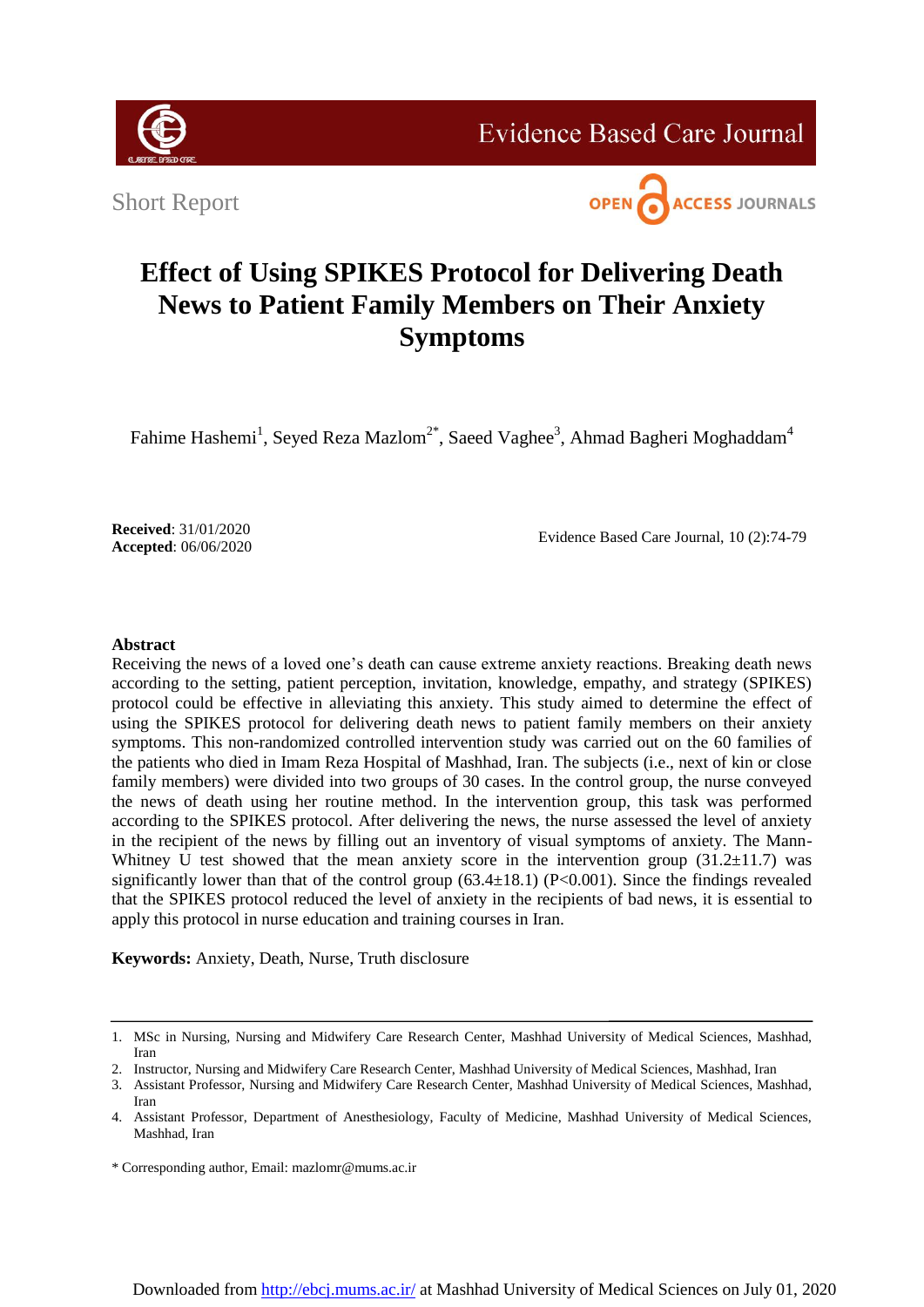#### **Introduction**

Delivering bad news is an important part of the clinical interactions of healthcare professionals (1). In clinical settings, bad news refers to any news that adversely and seriously affects an individual's view of his or her future (2). Breaking bad news to a person is an unpleasant experience that can adversely influence the health of that person; however, if properly done, it can also help the person to cope with the unfortunate event (3). In a study carried out by Karim et al. (2015), it was reported that the most common bad news in intensive care and emergency units is the news of death (4).

Today, it is believed that breaking bad news is a process requiring the cooperation of all medical staff, including nurses, and patient's family (3, 5). Indeed, nursing care is not limited to the patient, and its area of responsibility also extends to the specific needs of the patient's family when they are experiencing a stressful situation (6). Nurses can effectively help a patient's family adapt to the bad news as they establish close relationships with patients and their families and often witness mortality (7). Since nurses spend more time with patients than doctors, patients and their families often view them as the first source of information (8).

In a study carried out by Stajduhar et al. (2010), patients and families believed that their most important need after receiving bad news is to receive emotional support (9). This highlights the importance of breaking bad news in the presence of competent and experienced nurses as they can facilitate the process of conveying this information (5). In this regard, one of the core duties of nurses is to provide all the information that patients or their families will need and answer any question about the delivered news (10). Therefore, the inability to establish a reassuring relationship with patients and their families will be a significant and serious problem for any nurse (11).

Hearing bad news can make a person psychologically vulnerable and cause unhealthy anxiety reactions (12). Anxiety is a response to an unknown internal threat that is conflictual in origin. The response to anxiety may be conscious and constructive or unconscious and influenced by the individual's subconscious forces. The unexpected occurrence of an event can cause anxiety disorders (13), which may have physical, emotional, cognitive, and behavioral symptoms (14). One of the most important causes of anxiety in the medical profession is the responsibility to break bad news, show support and empathy, and convey necessary information to the recipients of the news (15).

There are several guidelines for clinical personnel with this responsibility to reduce the unpleasant reactions to bad news (16). One of the most important of these guidelines is the setting, patient perception, invitation, knowledge, empathy, and strategy (SPIKES) protocol which instructs healthcare professionals how to prepare the environment for breaking bad news, how to prepare an individual for receiving this news, how to deliver bad news, and what to do afterward (17).

However, the studies carried out in Iran and experiences of researchers in clinical settings indicate that nursing education programs in this country do not pay enough attention to the manner of breaking bad news, and there is actually no written hospital guideline in this regard. Consequently, Iranian nurses often perform this task solely based on their own experience (18, 19). Therefore, it is required to carry out intervention studies to determine the reduction of the anxiety of bad news recipients in Iranian clinical settings using the SPIKES protocol.

#### **Methods**

This non-randomized controlled intervention study was conducted on the families of patients who died in the Intensive Care Unit, General Ward, and Adult Ward of Imam Reza Hospital (with 57 beds) in Mashhad, Iran, within June 22 to November 6, 2019. Based on the results of a pilot study performed on 10 subjects and using the formula for comparing two means with 95% confidence interval and 90% test power, the sample size was calculated at 22 cases per group. To improve accuracy, the present study was carried out on 60 families.

The inclusion criteria for the recipients of bad news were the age range of 18-50 years, first-degree relative of the deceased, no history of mental illness, no severe physical illness, and no awareness of the patient's death. The exclusion criterion for the recipients of bad news was any delay in receiving the news once the person arrived at the hospital as it may have interfered with the level of anxiety.

The data were collected using a questionnaire of demographic information, including eight items on the deceased and recipient of the news. Moreover, the data were gathered using an inventory of visual symptoms of anxiety with 29 items aiming to measure the anxiety of the recipient of the bad news. The nurse in charge of the deceased patient was also responsible for filling out this inventory, as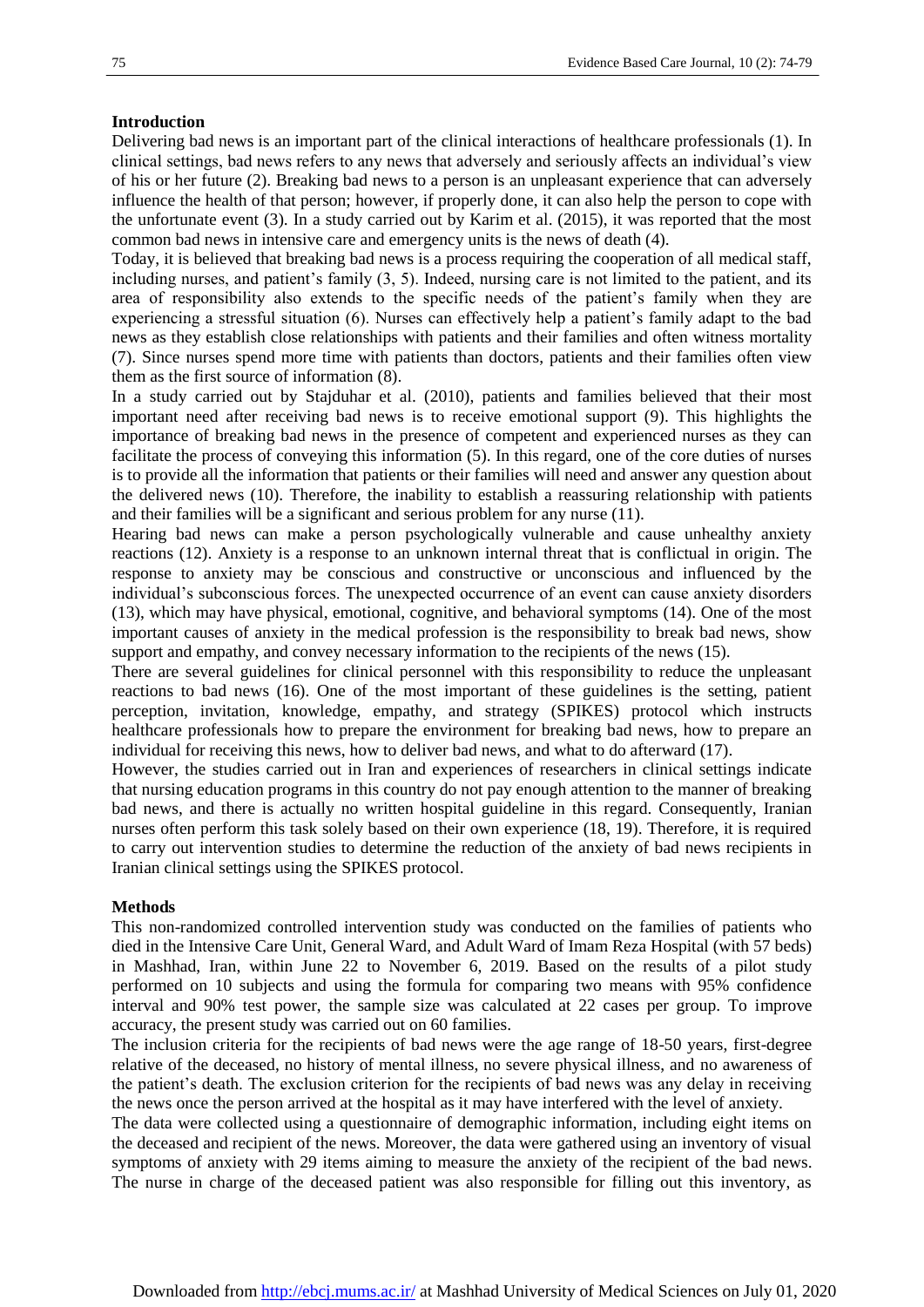she/he was more informed about the patient's condition and treatment process. This inventory was made by the researcher with the input of supervising and advising professors based on the behavioral symptoms of anxiety according to NANDA (North American Nursing Diagnosis Association) and Carpenito Nursing Diagnosis.

The above-mentioned inventory consisted of the six following dimensions:

Behavioral symptoms with four items on body movements, eye contact, tenseness, and aggressiveness Emotional reactions with eight items on the reactions to sadness, speech pattern, talkativeness, attribution of blame to others, anger, response to stimuli, inability to make decisions, and inability to manage the situation

Physiological symptoms with four items on facial changes, body tremors, sweating, and strained voice Sympathetic reactions with seven items on breathing speed, face color, sudden body movements, feeling weakness, dry mouth, and shortness of breath

Parasympathetic reactions with three items on nausea, dizziness, and imbalance

Cognitive reactions with three items on the inability to comprehend speech, confusion, and forgetfulness

The nurse in charge had to give each item a score within the range of 0 (no symptom) to 3 (severe symptom) based on the person's condition after receiving bad news. The total score of the inventory ranged from 0 to 87. The content validity of this tool was checked by seven faculty members of nursing and psychology at Mashhad University of Medical Sciences, Mashhad, Iran, who confirmed its validity with a content validity index of 0.89. The reliability of this tool was verified using the inter-rater method with  $r = 0.91$ . The reliability of individual dimensions was measured at  $r = 0.71$  for behavioral symptoms,  $r = 0.84$  for emotional reactions,  $r = 0.81$  for physiological symptoms,  $r = 0.75$ for sympathetic reactions,  $r = 0.90$  for parasympathetic reactions, and  $r = 0.87$  for cognitive reactions.

Sampling was performed by assigning the eligible subjects (i.e., next of kin or close family members of the deceased patients) to two groups of the control (i.e., the first 30 subjects) and intervention (i.e., the next 30 subjects). To make the results more generalizable to the study population, the same seven volunteer nurses who were assigned to the control group were also used in the intervention phase. The reason for not using the randomized subject assignment method was that after learning the SPIKES protocol, the nurses were likely to change their routine method of breaking bad news to families. In both groups, all the nurses were assigned an equal number of subjects.

To standardize the nurses' assessment of anxiety in the subjects, they were firstly trained by the researcher to learn how to fill out the researcher-made inventory. Sampling began only after that all the nurses managed to correctly complete the inventory for a random subject. After each death, the nurse called the patient's family and asked them to come to the hospital. In the control phase, the nurse delivered the news of the death using his/her routine approach (without preparation according to the SPIKES protocol) in a place routinely used to communicate with the families of patients in the presence of the researcher.

At the end of the control phase, the researcher trained the same nurses to break the bad news according to the SPIKES protocol. The second phase started only after that all the nurses managed to perform the task according to the protocol for one random subject. In this phase, a nurse conveyed the bad news according to the protocol in a room prepared for this purpose in the presence of the researcher. In both phases, the nurse filled out the researcher-made inventory after breaking the bad news through the observation of the person's reactions.

The six steps of the SPIKES protocol are as follows:

**1) Setting up the meeting:** This step involves the preparation of oneself and environment for delivering the bad news. In this step, firstly, the right environment for communicating the bad news to the family was determined. Before the meeting, the nurse reviewed the patient's information and planned the meeting and subjects to be discussed. The nurse met the family members in the selected room and introduced herself as the patient's nurse while using her communication skills to establish rapport.

**2) Assessing the person's perception:** This step involves assessing the knowledge and understanding of the recipient of the news about the situation. In this step, the nurse asked questions, such as "how much do you know about the condition of the patient?", to make this assessment and correct false information when necessary.

**3) Obtaining the person's invitation:** This step involves assessing the desire and competence of the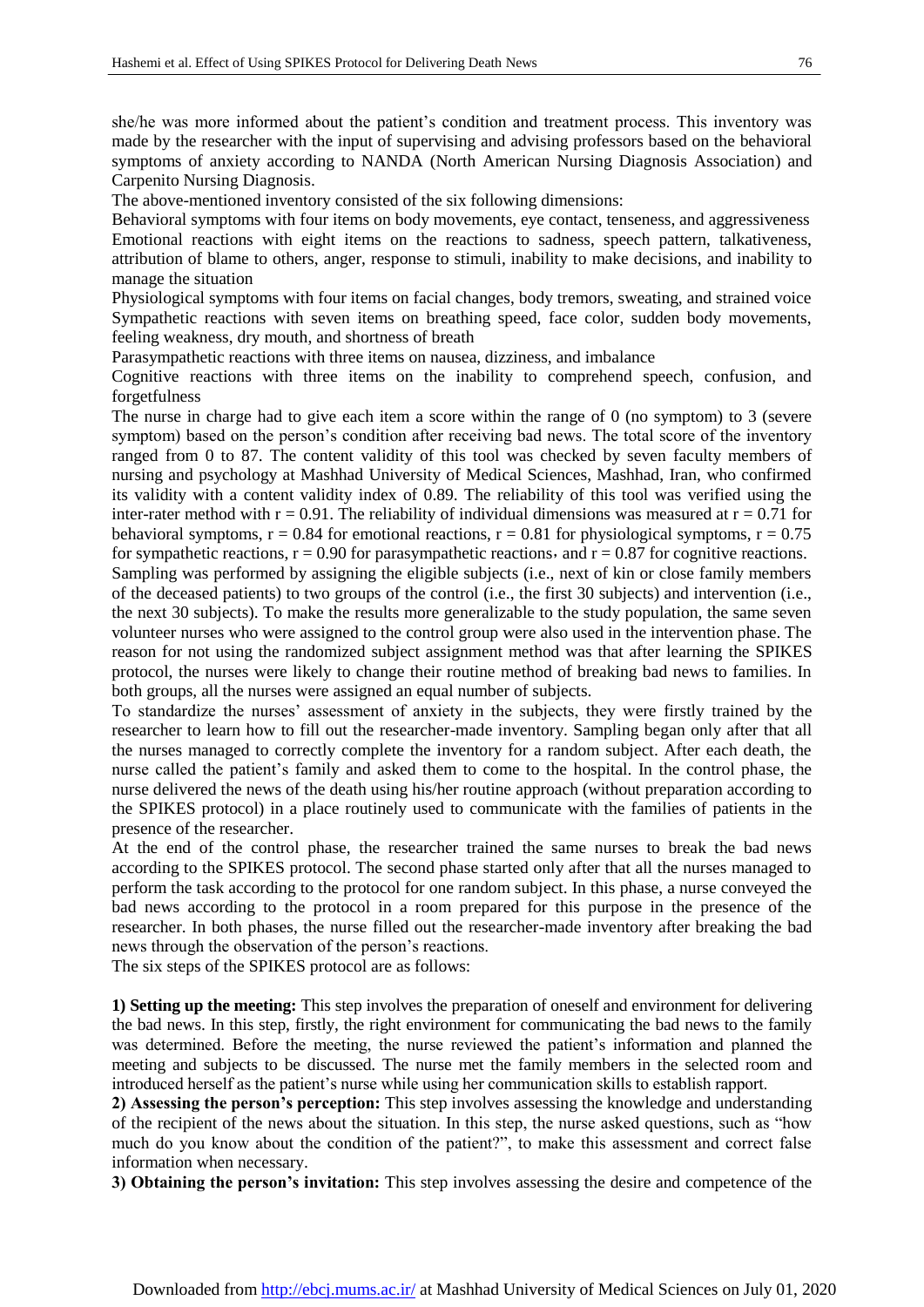person to obtain information. In this step, the nurse made this assessment by asking questions, such as "Do you want to know if the condition is turning out to be serious?". If the answer was negative, the nurse skipped giving extra explanations, otherwise, she offered some details and spent enough time answering questions.

**4) Communicating knowledge and information:** This step involves conveying the news of death explicitly and without censorship. In this step, the nurse broke the news of death and provided sufficient information about the death process with complete honesty and using easily comprehensible words.

**5) Providing empathic responses:** This step involves building a platform to respond to the feelings and reactions of the person. In this step, the nurse offered water or tea, gave the person some time to express his or her feelings, and expressed her sympathy.

**6) Strategizing:** This step involves helping the person to prepare for spreading the news to others. In this step, the nurse reassured the family members that they would not be left untended and told them what they have to do next, including how to maintain self-control and provide the right conditions for delivering the news of death to others without creating much anxiety (20).

All the ethical codes of research in medical sciences were observed throughout the study. With the approval of the Ethics Committee of Mashhad University of Medical Sciences, the informed consent of the news recipients and their demographic information were obtained less than one week later by telephone. The information of the subjects who did not give consent was removed. Data analysis was performed by SPSS software (version 21) using the independent t-test, Chi-square test, and Mann-Whitney U test.

The main limitation of the present study was the completion of the anxiety assessment inventory by the nurses in charge of the deceased patients which undermined the accuracy of the anxiety assessments. Therefore, to improve the accuracy of these assessments, the researcher remained present in all the meetings and rechecked the completed inventories.

#### **Results**

The mean age values of the deceased patients and recipients of bad news were 55.6±21.0 and

|                                                                               |                | mier ventron groups<br>Group |                 |              |
|-------------------------------------------------------------------------------|----------------|------------------------------|-----------------|--------------|
| Variable                                                                      | Control        | Intervention                 | Result          |              |
|                                                                               |                | $(n=30)$                     | $(n=30)$        |              |
| Age of deceased patient (year)<br>(mean±standard deviation)                   |                | $57.1 \pm 20.0$              | $54.2 \pm 22.0$ | $*P=0.28$    |
| Duration of deceased patient hospital stay (day)<br>(mean±standard deviation) |                | $16.1 \pm 16.6$              | $22.3 \pm 27.8$ | ** P=0.57    |
| Age of recipient of death news (year)<br>(mean±standard deviation)            |                | $38.6 + 8.1$                 | $40.6 \pm 7.5$  | * P=0.54     |
| Waiting time of recipient of death news (min)<br>(mean±standard deviation)    |                | $13.3 + 8.6$                 | $11.6 + 4.6$    | ** P=0.69    |
| Diagnosis of death cause<br>Frequency $(\%)$                                  | Sepsis         | 9(30.0)                      | 6(20.0)         | *** $P=0.94$ |
|                                                                               | Toxicity       | 6(20.0)                      | 7(23.3)         |              |
|                                                                               | Internal       | 15(50.0)                     | 17(56.7)        |              |
| Gender of death news recipient<br>(year) Frequency (%)                        | Male           | 20(66.7)                     | 22(73.7)        | *** $P=0.57$ |
|                                                                               | Female         | 10(33.3)                     | 8(26.7)         |              |
| Relation of news recipient with the<br>deceased Frequency (%)                 | Child          | 20(66.7)                     | 16(53.3)        |              |
|                                                                               | <b>Brother</b> | 6(20.0)                      | 8(26.7)         | *** $P=0.78$ |
|                                                                               | Sister         | 2(6.7)                       | 2(6.7)          |              |
|                                                                               | Spouse         | 1(3.3)                       | 2(6.7)          |              |
|                                                                               | Mother         | 1(3.3)                       | 1(3.3)          |              |
|                                                                               | Father         | 0(0.0)                       | 1(3.3)          |              |

**Table 1. Demographic characteristics of deceased patients and recipients of death news in control and intervention** 

\* Independent t-test; \*\* Mann Whitney U test; \*\*\* Exact Chi-square test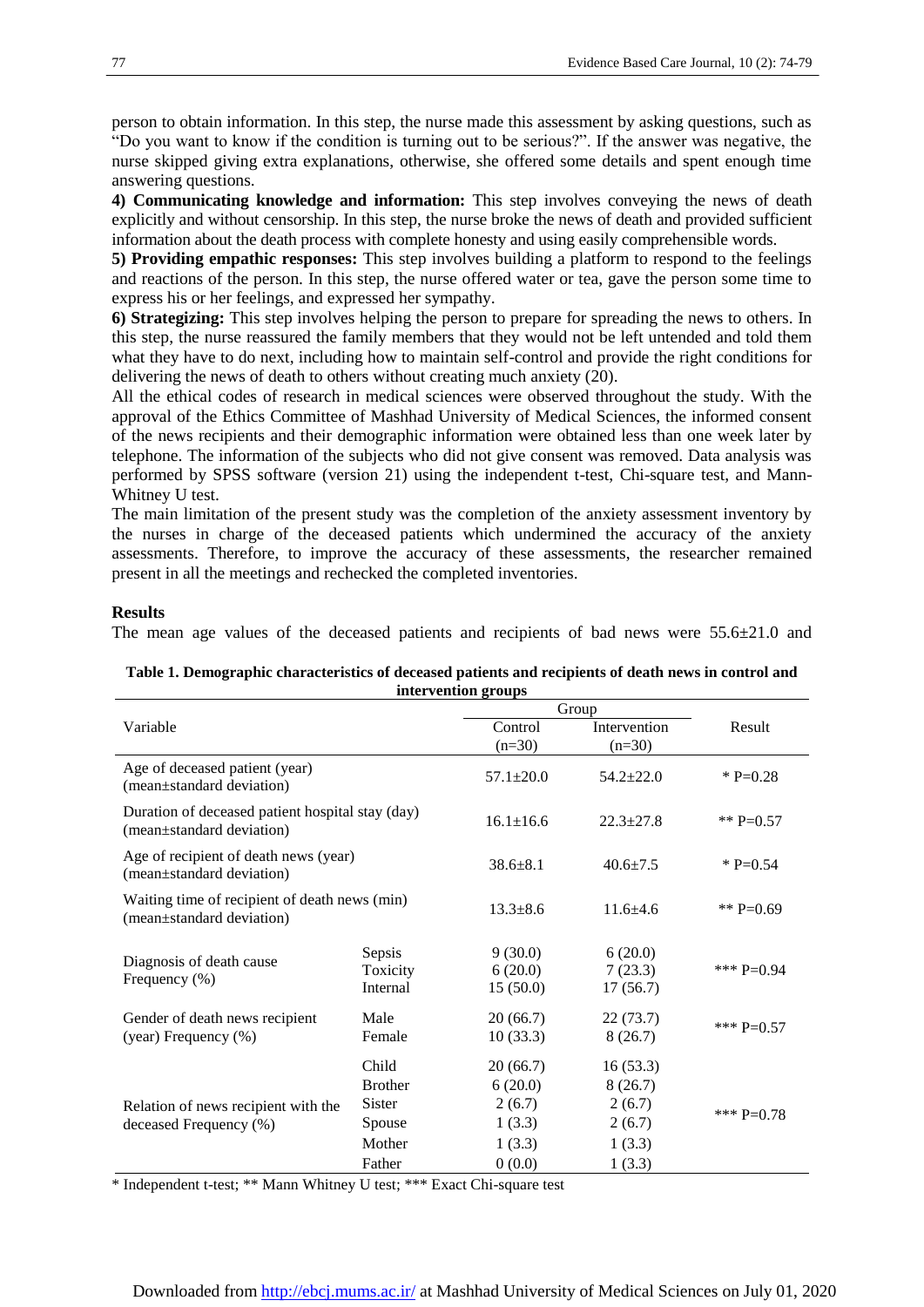| Group                     |                                                 |                         |                                              |  |  |
|---------------------------|-------------------------------------------------|-------------------------|----------------------------------------------|--|--|
| Variable                  | Intervention<br>Control<br>$(n=30)$<br>$(n=30)$ |                         | Intergroup comparison<br>Mann-Whitney U test |  |  |
|                           |                                                 |                         |                                              |  |  |
|                           | Mean±standard deviation                         | Mean±standard deviation |                                              |  |  |
| Behavioral symptoms       | $6.6 \pm 2.4$                                   | $3.0 \pm 1.7$           | P<0.001                                      |  |  |
| Emotional reactions       | $6.2 + 2.1$                                     | $2.6 \pm 1.5$           | P<0.001                                      |  |  |
| Physiological symptoms    | $7.6 \pm 1.8$                                   | $5.4 \pm 1.6$           | P<0.001                                      |  |  |
| Sympathetic reactions     | $6.6{\pm}2.0$                                   | $3.3 + 1.4$             | P<0.001                                      |  |  |
| Parasympathetic reactions | $2.8 \pm 2.0$                                   | $1.2 \pm 0.9$           | P<0.001                                      |  |  |
| Cognitive reactions       | $7.1 \pm 2.3$                                   | $2.8 \pm 1.7$           | P<0.001                                      |  |  |
| Total anxiety score       | $63.4 \pm 18.1$                                 | $31.2 \pm 11.7$         | P<0.001                                      |  |  |

| Table 2. Mean values of total scores and scores of individual dimensions of visual symptoms of anxiety in |  |
|-----------------------------------------------------------------------------------------------------------|--|
| deceased patients' families after delivering death news in control and intervention groups                |  |

39.6±7.8 years, respectively. Table 1 tabulates other demographic data of the subjects. The results of the statistical tests showed that the two groups were homogeneous in terms of demographic variables (Table 1).

The mean values of the total scores of visual anxiety symptoms were 31.2±11.7 and 63.4±18.1 in the intervention and control groups, respectively. The Mann-Whitney U test showed a significant difference between the aforementioned scores (P<0.001). The total scores were normalized within the range of 0-100. The Mann-Whitney U test also showed that the mean score of each dimension of anxiety symptoms was significantly lower in the intervention group (P<0.001) than the corresponding figure in the control group  $(6.6\pm 2.4$  and  $3.0\pm 1.7$  for behavioral symptoms,  $6.2\pm 2.1$  and  $2.6\pm 1.5$  for emotional reactions,  $7.6\pm1.8$  and  $5.4\pm1.6$  for physiological symptoms,  $6.6\pm2.0$  and  $3.3\pm1.4$  for sympathetic reactions, 2.8±2.0 and 1.2±0.9 for parasympathetic reactions, and 7.1±2.3 and 2.8±1.7 for cognitive reactions in the control and intervention groups, respectively). The total scores were normalized within the range of 0-10 (Table 2).

#### **Implications for Practice**

The obtained results of the current study showed that breaking the news of death according to the SPIKES protocol can reduce the anxiety of the recipients of the news. Since one of the goals of evidence-based nursing is the improvement of the quality and health impacts of nursing services, nursing courses should contain communication skills and codified protocol for delivering bad news to patients and their families. It is recommended to carry out future studies to measure the effect of the SPIKES protocol on treatment follow-up, for example in cancer patients.

#### **Acknowledgments**

This article is extracted from a dissertation submitted in the partial fulfillment of the requirements for receiving a master's degree in critical care nursing at Mashhad University of Medical Sciences. The study was authorized by the Research Deputy Office of Mashhad University of Medical Sciences with the proposal code of 971743 and ethics code of IR.MUMS.NURSE.EEC.1398.014. The authors would like to extend their gratitude to the Research Deputy Office of Mashhad University of Medical Sciences for financial support and all the participants for their cooperation.

#### **Conflicts of Interest**

The authors declare that there is no conflict of interest.

#### **References**

- 1. Rosenbaum ME, Ferguson KJ, Lobas JG. Teaching medical students and residents skills for delivering bad news: a review of strategies. Acad Med. 2004;79(2):107-17.
- 2. Gao Z. Delivering bad news to patients-the necessary evil. J Med Coll PLA. 2011;26(2):103-8.
- 3. Watson LA. Informing critical care patients of a loved one's death. Crit Care Nurse. 2008;28(3):52-63.
- 4. Karim Z, Imanipour M, Bahrani N. Bad news in critical care and emeregency units and nurses'participation in the process of breaking bad news in affiliated hospitals of Tehran university